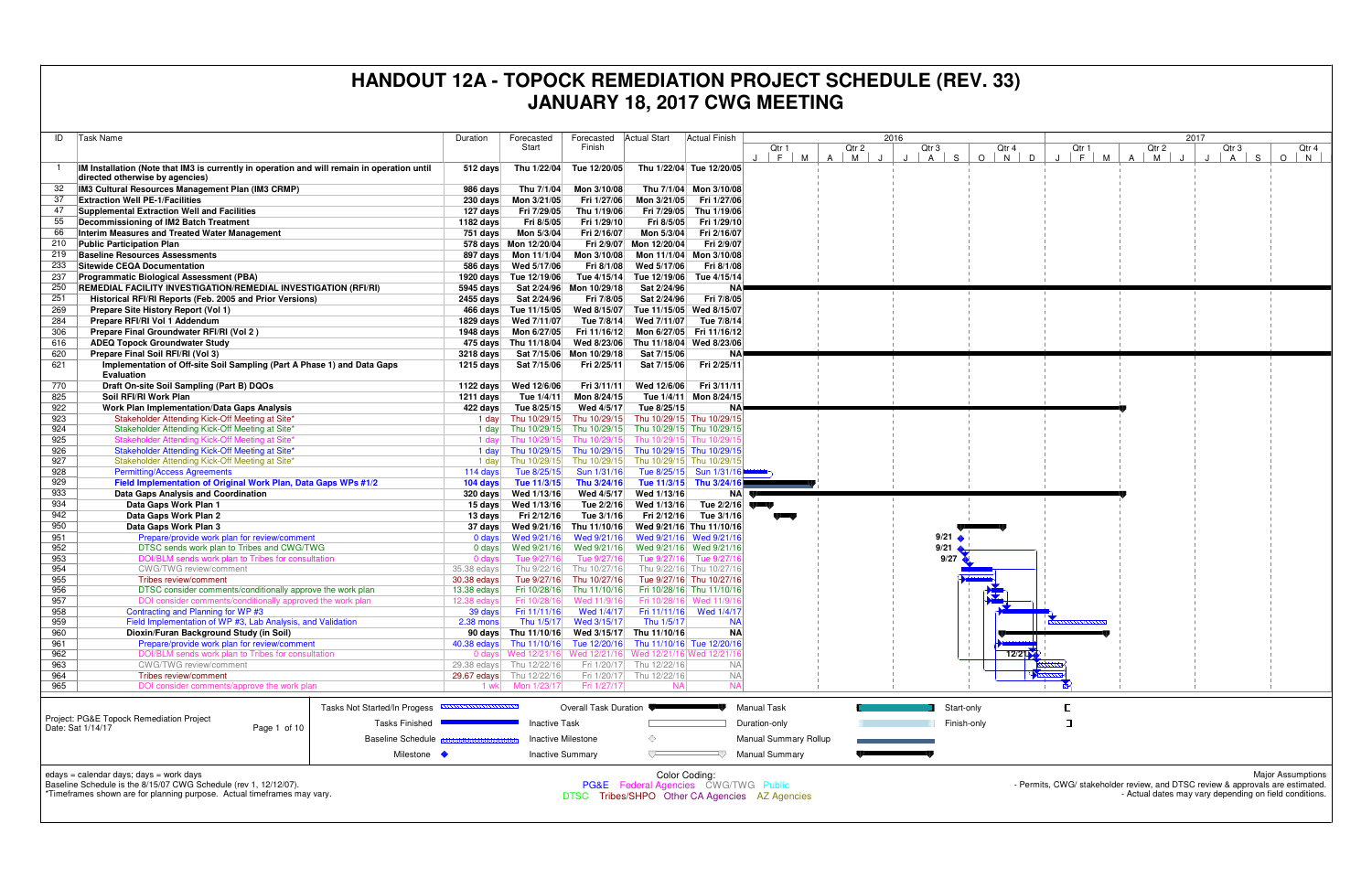| ID   | Task Name                                                                                            | Duration           | Forecasted             | Forecasted                | Actual Start                         | Actual Finish            |                                                |                                     | 2016                          |             |
|------|------------------------------------------------------------------------------------------------------|--------------------|------------------------|---------------------------|--------------------------------------|--------------------------|------------------------------------------------|-------------------------------------|-------------------------------|-------------|
|      |                                                                                                      |                    | Start                  | Finish                    |                                      |                          | Qtr 1                                          | Qtr 2                               | Qtr 3                         | Q           |
|      |                                                                                                      |                    |                        |                           |                                      |                          | F.<br>M                                        | $\overline{A}$<br>M<br>$\mathbf{J}$ | S.<br>$\mathsf{A}$<br>$\cdot$ | $\circ$     |
| 966  | Field Implementation of Dioxin/Furan Background Study                                                | 33 days            | Mon 1/30/17            | Wed 3/15/17               | <b>NA</b>                            | <b>NA</b>                |                                                |                                     |                               |             |
| 967  | Determination that Additional Data Collection is Not Required                                        | $0$ days           | Wed 4/5/17             | Wed 4/5/17                | <b>NA</b>                            | <b>NA</b>                |                                                |                                     |                               |             |
| 968  | Reporting                                                                                            | 408 days           |                        | Thu 4/6/17 Mon 10/29/18   | <b>NA</b>                            | <b>NA</b>                |                                                |                                     |                               |             |
| 969  | Data Summary for EPCs Calculation                                                                    | 2 wks              | Thu 4/6/17             | Wed 4/19/17               | <b>NA</b>                            | <b>NA</b>                |                                                |                                     |                               |             |
| 970  | <b>Soil Risk Assessment</b>                                                                          | 261.5 days         | Thu 4/20/17            | Fri 4/20/18               | <b>NA</b>                            | <b>NA</b>                |                                                |                                     |                               |             |
| 971  | Prepare/Submit Draft Soil Risk Assessment Report                                                     | 21 wks             | Thu 4/20/17            | Wed 9/13/17               | <b>NA</b>                            | <b>NA</b>                |                                                |                                     |                               |             |
| 972  | <b>Calculate Exposure Point Concentrations (EPCs)</b>                                                | 3 mons             | Thu 4/20/17            | Mon 7/17/17               | <b>NA</b>                            | <b>NA</b>                |                                                |                                     |                               |             |
| 973  | Meeting to discuss EPCs (date is tentative)                                                          | $0$ days           | Tue 7/4/17             | Tue 7/4/17                | <b>NA</b>                            | <b>NA</b>                |                                                |                                     |                               |             |
| 974  | DTSC send Soil Risk Evaluation to CWG/TWG                                                            | 3 days             | Thu 9/14/17            | Mon 9/18/17               | <b>NA</b>                            | <b>NA</b>                |                                                |                                     |                               |             |
| 975  | <b>DTSC</b> review/comment                                                                           | 45 edays           | Tue 9/19/17            | Fri 11/3/17               | <b>NA</b>                            | <b>NA</b>                |                                                |                                     |                               |             |
| 976  | DOI review/comment                                                                                   | 45 edays           | Tue 9/19/17            | Fri 11/3/17               | <b>NA</b>                            | <b>NA</b>                |                                                |                                     |                               |             |
| 977  | CWG/TWG review/comment                                                                               | 30 edays           | Tue 9/19/17            | Thu 10/19/17              | <b>NA</b>                            | <b>NA</b>                |                                                |                                     |                               |             |
| 978  | Tribes review/comment                                                                                | 30 edays           | Tue 9/19/17            | Thu 10/19/17              | <b>NA</b>                            | <b>NA</b>                |                                                |                                     |                               |             |
| 979  | Review/compile Comment Table (duration will be verified after receipt of comments                    | 2 wks              | Mon 11/6/17            | Fri 11/17/17              | <b>NA</b>                            | <b>NA</b>                |                                                |                                     |                               |             |
|      | and directives)                                                                                      |                    |                        |                           |                                      |                          |                                                |                                     |                               |             |
| 980  | DTSC/DOI/PG&E hold comment clarification meeting (date is tentative)                                 | $0$ days           | Wed 11/8/17            | Wed 11/8/17               | <b>NA</b>                            | <b>NA</b>                |                                                |                                     |                               |             |
| 981  | Prepare/send RTC Table (duration will be verified after receipt of comments)                         | 4 wks              | Mon 11/20/17           | Fri 12/15/17              | <b>NA</b>                            | <b>NA</b>                |                                                |                                     |                               |             |
| 982  | <b>RTC Meeting</b>                                                                                   | 10 days            | Fri 12/22/17           | Fri 1/5/18                | <b>NA</b>                            | <b>NA</b>                |                                                |                                     |                               |             |
| 983  | Send agenda (2 wks prior to meeting)                                                                 | $0 \text{ days}$   | Fri 12/22/17           | Fri 12/22/17              | <b>NA</b>                            | NA                       |                                                |                                     |                               |             |
| 984  | <b>Hold Meeting</b>                                                                                  | $0$ days           | Fri 1/5/18             | Fri 1/5/18                | <b>NA</b>                            | NA                       |                                                |                                     |                               |             |
| 985  | Finalize/Submit Final Soil Risk Assessment Report with RTC Table (duration is                        | 2.5 mons           | Mon 1/8/18             | Wed 3/21/18               | <b>NA</b>                            | <b>NA</b>                |                                                |                                     |                               |             |
|      | estimated, to be verified after completion of RTCs)                                                  |                    |                        |                           |                                      |                          |                                                |                                     |                               |             |
| 986  | DTSC review/approve                                                                                  | $1$ mon            | Thu 3/22/18            | Fri 4/20/18               | <b>NA</b>                            | <b>NA</b>                |                                                |                                     |                               |             |
| 987  | DOI review/approve                                                                                   | $1$ mon            | Thu 3/22/18            | Fri 4/20/18               | <b>NA</b>                            | <b>NA</b>                |                                                |                                     |                               |             |
| 988  | <b>RFI/RI Volume 3</b>                                                                               | 400 days           |                        | Tue 4/18/17 Mon 10/29/18  | <b>NA</b>                            | <b>NA</b>                |                                                |                                     |                               |             |
| 989  | Prepare Draft RFI/RI Vol 3 Report                                                                    | $11.5 \text{ mon}$ | Tue 4/18/17            | Wed 3/21/18               | <b>NA</b>                            | <b>NA</b>                |                                                |                                     |                               |             |
| 990  | DTSC sends report to CWG/TWG and Tribes                                                              | 3 days             | Wed 3/21/18            | Mon 3/26/18               | <b>NA</b>                            | <b>NA</b>                |                                                |                                     |                               |             |
| 991  | <b>CWG/TWG</b> review/comment                                                                        | 30 edays           | Mon 3/26/18            | Wed 4/25/18               | <b>NA</b>                            | <b>NA</b>                |                                                |                                     |                               |             |
| 992  | Tribes review/comment                                                                                | 30 edays           | Mon 3/26/18            | Wed 4/25/18               | <b>NA</b>                            | <b>NA</b>                |                                                |                                     |                               |             |
| 993  | DTSC review/comment                                                                                  | 45 edays           | Mon 3/26/18            | Thu 5/10/18               | <b>NA</b>                            | <b>NA</b>                |                                                |                                     |                               |             |
| 994  | DOI review/comment                                                                                   | 45 edays           | Mon 3/26/18            | Thu 5/10/18               | <b>NA</b>                            | <b>NA</b>                |                                                |                                     |                               |             |
| 995  | Review/compile Comment Table (duration will be verified after receipt of comments                    | 30 edays           | Fri 5/11/18            | Sun 6/10/18               | <b>NA</b>                            | <b>NA</b>                |                                                |                                     |                               |             |
|      | and directives)                                                                                      |                    |                        |                           |                                      |                          |                                                |                                     |                               |             |
| 996  | DTSC/DOI/PG&E hold comment clarification meeting (date is tentative)                                 | 0 days             | Mon 5/14/18            | Mon 5/14/18               | <b>NA</b>                            | NA                       |                                                |                                     |                               |             |
| 997  | Prepare/send RTC Table (duration will be verified after receipt of comments)                         | 4 wks              | Tue 6/12/18            | Mon 7/9/18                | <b>NA</b>                            | <b>NA</b>                |                                                |                                     |                               |             |
| 998  | <b>RTC Meeting</b>                                                                                   | 10 days            | Mon 7/16/18            | Mon 7/30/18               | <b>NA</b>                            | <b>NA</b>                |                                                |                                     |                               |             |
| 999  | Send agenda (2 wks prior to meeting)                                                                 |                    | Mon 7/16/18            | Mon 7/16/18               | <b>NA</b>                            | <b>NA</b>                |                                                |                                     |                               |             |
| 1000 |                                                                                                      | $0$ days           | Mon 7/30/18            | Mon 7/30/18               | <b>NA</b>                            | <b>NA</b>                |                                                |                                     |                               |             |
| 1001 | <b>Hold Meeting</b><br>Prepare Revised RFI Volume 3 with RTC Table (duration is estimated, to be     | $0 \text{ days}$   | Wed 8/1/18             | Thu 9/27/18               | <b>NA</b>                            | <b>NA</b>                |                                                |                                     |                               |             |
|      | verified after completion of RTCs)                                                                   | 2 mons             |                        |                           |                                      |                          |                                                |                                     |                               |             |
| 1002 | DTSC review/approve Revised RFI/RI Vol. 3 Report                                                     | $1$ mon            |                        | Mon 10/1/18 Mon 10/29/18  | <b>NA</b>                            | <b>NA</b>                |                                                |                                     |                               |             |
| 1003 | DOI review/approve Revised RFI/RI Vol. 3 Report                                                      | $1$ mon            |                        | Mon 10/1/18 Mon 10/29/18  | <b>NA</b>                            | <b>NA</b>                |                                                |                                     |                               |             |
| 1004 | GROUNDWATER CORRECTIVE MEASURES/REMEDIAL ALTERNATIVE DEVELOPMENT                                     | 2835 days          |                        |                           |                                      | Mon 3/29/04 Wed 12/31/14 |                                                |                                     |                               |             |
| 1152 |                                                                                                      |                    |                        | Mon 3/29/04 Wed 12/31/14  | Fri 9/13/19 Mon 12/16/02             | NAŀ                      |                                                |                                     |                               |             |
|      | CORRECTIVE MEASURE STUDY/FEASIBILITY STUDY (CMS/FS) AND RISK ASSESSMENT<br><b>STATEMENT OF BASIS</b> |                    | 4399 days Mon 12/16/02 |                           |                                      |                          |                                                |                                     |                               |             |
| 1334 |                                                                                                      |                    |                        |                           | Mon 1/4/10                           | NΑ                       |                                                |                                     |                               |             |
| 1349 | <b>RECORD OF DECISION</b>                                                                            | $2745$ days        |                        | Fri 12/18/09 Wed 6/17/20  | Fri 12/18/09                         | <b>NA</b>                |                                                |                                     |                               |             |
| 1372 | Section 106 Programmatic Agreement (PA)                                                              | 1858 days          |                        | Fri 10/10/08 Wed 11/18/15 | Fri 10/10/08                         | <b>NA</b>                |                                                |                                     |                               |             |
| 1405 | <b>EIR DOCUMENTATION</b>                                                                             | 1449 days          | Thu 9/1/05             | Wed 3/2/11                | Thu 9/1/05                           | Wed 3/2/11               |                                                |                                     |                               |             |
| 1478 | <b>DESIGN, PERMITTING, AND CONSTRUCTION OF GROUNDWATER REMEDY</b>                                    | 1700 days          | Mon 1/31/11            | Wed 8/2/17                | Mon 1/31/11                          | ΝAΙ                      |                                                |                                     |                               |             |
| 1479 | Corrective Measure Implementation/Remedial Design (CMI/RD) Workplan                                  | 199 days           | Mon 1/31/11            | Thu 11/3/11               | Mon 1/31/11                          | <b>NA</b>                |                                                |                                     |                               |             |
|      |                                                                                                      |                    |                        |                           |                                      |                          |                                                |                                     |                               |             |
|      | Tasks Not Started/In Progess                                                                         |                    |                        | Overall Task Duration     |                                      |                          | <b>Manual Task</b>                             |                                     | Start-only                    |             |
|      | Project: PG&E Topock Remediation Project<br><b>Tasks Finished</b>                                    |                    | <b>Inactive Task</b>   |                           |                                      |                          | Duration-only                                  |                                     |                               | Finish-only |
|      | Date: Sat 1/14/17<br>Page 2 of 10<br><b>Baseline Schedule</b>                                        |                    |                        | <b>Inactive Milestone</b> | ◇                                    |                          | <b>Manual Summary Rollup</b>                   |                                     |                               |             |
|      |                                                                                                      |                    |                        |                           |                                      |                          |                                                |                                     |                               |             |
|      | Milestone •                                                                                          |                    |                        | <b>Inactive Summary</b>   |                                      | スノ                       | Manual Summary                                 |                                     |                               |             |
|      |                                                                                                      |                    |                        |                           |                                      |                          |                                                |                                     |                               |             |
|      | edays = calendar days; days = work days                                                              |                    |                        |                           | Color Coding:                        |                          |                                                |                                     |                               |             |
|      | Baseline Schedule is the 8/15/07 CWG Schedule (rev 1, 12/12/07).                                     |                    |                        |                           | PG&E Federal Agencies CWG/TWG Public |                          |                                                |                                     |                               |             |
|      | *Timeframes shown are for planning purpose. Actual timeframes may vary.                              |                    |                        |                           |                                      |                          | DTSC Tribes/SHPO Other CA Agencies AZ Agencies |                                     |                               |             |
|      |                                                                                                      |                    |                        |                           |                                      |                          |                                                |                                     |                               |             |

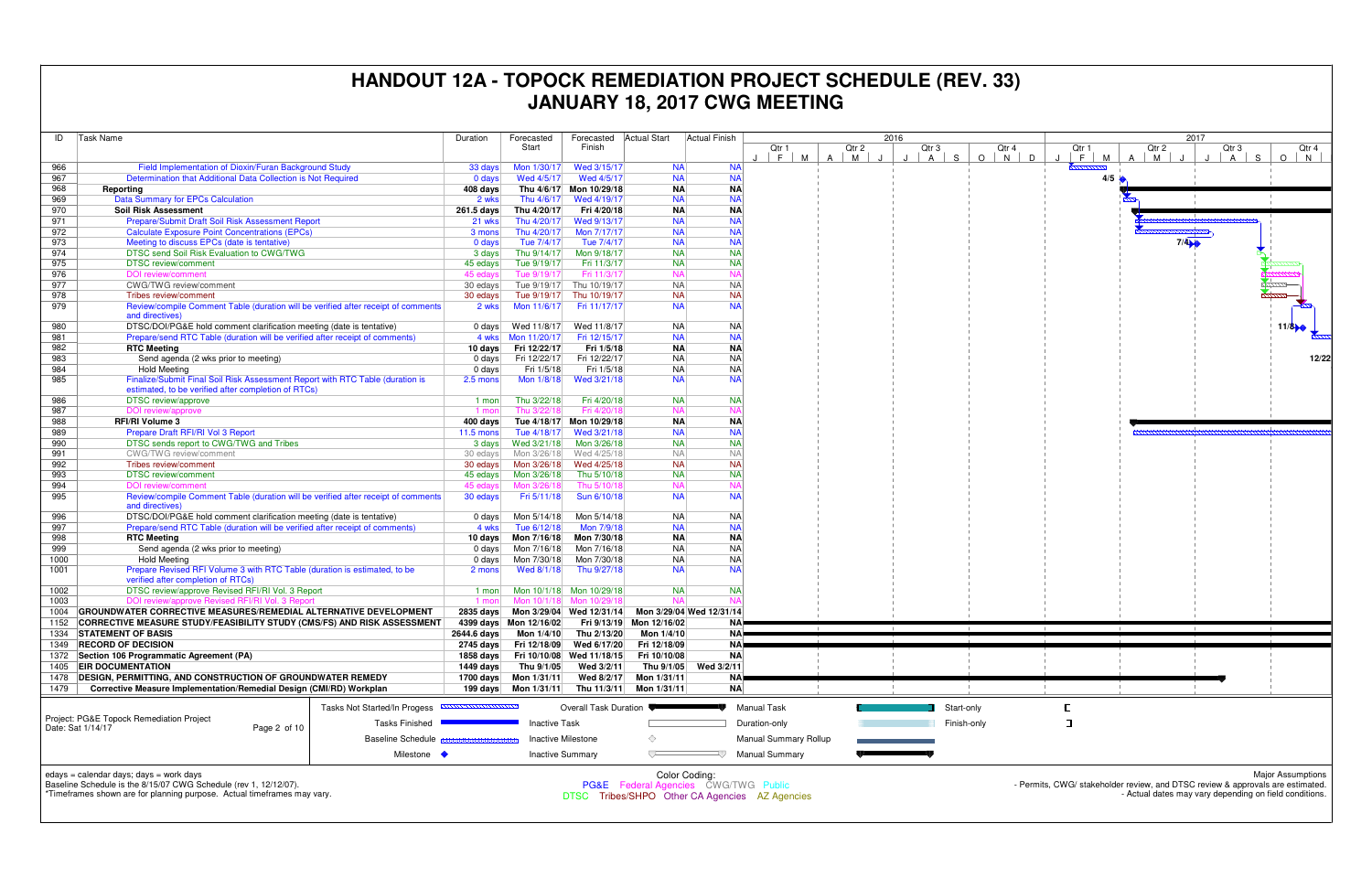| ID<br><b>Task Name</b> |                                                                                                     | Duration                     | Forecasted                   | Forecasted                 | <b>Actual Start</b>        | <b>Actual Finish</b>                            | 2016                       |                                                |        |            |             |
|------------------------|-----------------------------------------------------------------------------------------------------|------------------------------|------------------------------|----------------------------|----------------------------|-------------------------------------------------|----------------------------|------------------------------------------------|--------|------------|-------------|
|                        |                                                                                                     |                              |                              | Start                      | Finish                     |                                                 |                            | Qtr 1                                          | Qtr 2  | Qtr 3      | Q           |
|                        |                                                                                                     |                              |                              |                            |                            |                                                 |                            | F<br>M                                         | A<br>M | S<br>A     | $\circ$     |
| 1493<br>1494           | Remedial Design (Preliminary, Intermediate, and Pre-Final/Final)                                    |                              | 1506 days                    | Tue 9/20/11                | Fri 6/23/17                | Tue 9/20/11                                     | <b>NA</b>                  |                                                |        |            |             |
| 1506                   | <b>Preliminary Design</b><br><b>Intermediate Design</b>                                             |                              | 174 days<br>501 days         | Tue 9/20/11<br>Fri 5/18/12 | Thu 5/17/12<br>Fri 4/18/14 | Tue 9/20/11<br>Fri 5/18/12                      | Thu 5/17/12<br>Fri 4/18/14 |                                                |        |            |             |
| 1535                   | Implementation Plan for Evaluation of Alternative Freshwater Sources                                |                              | 422 days                     | Fri 11/16/12               | Mon 6/30/14                |                                                 | Fri 11/16/12 Mon 6/30/14   |                                                |        |            |             |
| 1574                   | Field Verification of Archaeological/Historical Sites in Groundwater Remedy Footprint               |                              | 4 days                       | Tue 9/9/14                 | Fri 9/12/14                | Tue 9/9/14                                      | Fri 9/12/14                |                                                |        |            |             |
| 1575                   | Prepare/submit Field Verification Report                                                            |                              | 28 days                      |                            | Mon 9/15/14 Wed 10/22/14   |                                                 | Mon 9/15/14 Wed 10/22/14   |                                                |        |            |             |
| 1576                   | Survey of Archaelogical/Historical Sites in Expanded Area at Park Moabi                             |                              | 1 day                        | Tue 12/2/14                | Tue 12/2/14                |                                                 | Tue 12/2/14 Tue 12/2/14    |                                                |        |            |             |
| 1577                   | Survey of Biological Resources in Expanded Area at Park Moabi                                       |                              |                              | 3 days Wed 11/19/14        |                            | Fri 11/21/14 Wed 11/19/14 Fri 11/21/14          |                            |                                                |        |            |             |
| 1578                   | Annual archeological monitoring and site condition assessments                                      |                              | 7 days                       | Thu 12/11/14               | Fri 12/19/14               |                                                 | Thu 12/11/14 Fri 12/19/14  |                                                |        |            |             |
| 1579                   | Pre-Final/Final Design (include plan for decommissioning, removal, and restoration                  |                              | 423 days                     |                            | Mon 4/7/14 Wed 11/18/15    |                                                 | Mon 4/7/14 Wed 11/18/15    |                                                |        |            |             |
|                        | of IM3 facility)                                                                                    |                              |                              |                            |                            |                                                 |                            |                                                |        |            |             |
| 1628                   | <b>Construction/Remedial Action Work Plan</b>                                                       |                              | 423 days                     |                            | Mon 4/7/14 Wed 11/18/15    |                                                 | Mon 4/7/14 Wed 11/18/15    |                                                |        |            |             |
| 1638                   | <b>State CEQA Evaluation</b>                                                                        |                              | 576 days                     | Mon 4/13/15                | Fri 6/23/17                | Mon 4/13/15                                     | <b>NA</b>                  |                                                |        |            |             |
| 1639                   | Notice of Preparation                                                                               |                              | 39 days                      | Mon 4/13/15                | Thu 6/4/15                 | Mon 4/13/15                                     | Thu 6/4/15                 |                                                |        |            |             |
| 1640                   | <b>Scoping Meetings</b>                                                                             |                              | 21 days                      | Tue 5/12/15                | Tue 6/9/15                 | Tue 5/12/15                                     | Tue 6/9/15                 |                                                |        |            |             |
| 1641                   | <b>Preparation of Draft Subsequent EIR (SEIR)</b>                                                   |                              | 387 days                     | Mon 9/7/15                 | Mon 2/27/17                | Mon 9/7/15                                      | <b>NA</b>                  |                                                |        |            |             |
| 1642                   | Preparation of Project Description                                                                  |                              | 126 days                     | Mon 9/7/15                 | Fri 2/26/16                | Mon 9/7/15                                      | Fri 2/26/16                |                                                |        |            |             |
| 1643                   | Prepare Admin Draft SEIR                                                                            |                              | 72 days                      | Fri 4/1/16                 | Mon 7/11/16                |                                                 | Fri 4/1/16 Mon 7/11/16     |                                                |        |            |             |
| 1644                   | 2nd Admin Draft SEIR                                                                                |                              | 17.8 wks                     |                            | Fri 6/24/16 Wed 10/26/16   |                                                 | Fri 6/24/16 Wed 10/26/16   |                                                |        |            |             |
| 1645                   | <b>Screencheck Draft SEIR</b>                                                                       |                              | 56 days                      | Thu 10/27/16               |                            | Thu 1/12/17 Thu 10/27/16 Thu 1/12/17            |                            |                                                |        |            |             |
| 1646                   | <b>ESA Prepare Screencheck SEIR</b>                                                                 |                              | 3 wks                        |                            | Thu 10/27/16 Wed 11/16/16  |                                                 | Thu 10/27/16 Wed 11/16/16  |                                                |        |            |             |
| 1647                   | <b>DTSC Review Screencheck SEIR</b>                                                                 |                              | $2.4$ wks                    | Thu 11/17/16               | Fri 12/2/16                | Thu 11/17/16                                    | Fri 12/2/16                |                                                |        |            |             |
| 1648                   | <b>ESA Address DTSC Comments on Screencheck SEIR</b>                                                |                              | 2 wks                        | Mon 12/5/16                | Fri 12/16/16               | Mon 12/5/16                                     | Fri 12/16/16               |                                                |        |            |             |
| 1649                   | <b>ESA Finalize/Print/Distribute Draft SEIR</b>                                                     |                              | 3.8 wks                      | Mon 12/19/16               |                            | Thu 1/12/17 Mon 12/19/16                        | Thu 1/12/17                |                                                |        |            |             |
| 1650                   | <b>Draft SEIR Public Review</b>                                                                     |                              | 33 days                      | Thu 1/12/17                | Mon 2/27/17                | Thu 1/12/17                                     | <b>NA</b>                  |                                                |        |            |             |
| 1651                   | 45-day Public Review                                                                                |                              | 46.38 edays                  | Thu 1/12/17                | Mon 2/27/17                | Thu 1/12/17                                     | <b>NA</b>                  |                                                |        |            |             |
| 1652                   | <b>Public Meetings</b>                                                                              |                              | 2 days                       | Tue 1/31/17                | Wed 2/1/17                 | <b>NA</b>                                       | <b>NA</b>                  |                                                |        |            |             |
| 1653                   | Final EIR, Response to Comments (RTCs), Findings, MMRP                                              |                              | 84 days                      | Tue 2/28/17                | Fri 6/23/17                | <b>NA</b>                                       | <b>NA</b>                  |                                                |        |            |             |
| 1654                   | <b>Draft SEIR Comment Review</b>                                                                    |                              | $1$ wk                       | Tue 2/28/17                | Mon 3/6/17                 | <b>NA</b>                                       | <b>NA</b>                  |                                                |        |            |             |
| 1655                   | ESA Compile/Prepare Admin Draft RTC/FSEIR (duration will be verified after<br>receipt of comments)  |                              | 5 wks                        | Tue 3/7/17                 | Mon 4/10/17                | <b>NA</b>                                       | <b>NA</b>                  |                                                |        |            |             |
| 1656                   | DTSC Review Admin Draft RTC/FSEIR/Findings (duration will be verified after<br>receipt of comments) |                              | 3 wks                        | Tue 4/11/17                | Mon 5/1/17                 | <b>NA</b>                                       | <b>NA</b>                  |                                                |        |            |             |
| 1657                   | <b>ESA Prepare Screencheck FSEIR/Findings</b>                                                       |                              | 3 wks                        | Tue 5/2/17                 | Mon 5/22/17                | <b>NA</b>                                       | <b>NA</b>                  |                                                |        |            |             |
| 1658                   | <b>DTSC Review Screencheck FSEIR/Findings</b>                                                       |                              | 2 wks                        | Tue 5/23/17                | Mon 6/5/17                 | <b>NA</b>                                       | <b>NA</b>                  |                                                |        |            |             |
| 1659                   | <b>ESA Produce FSEIR for 10-day Circulation</b>                                                     |                              | 1 wk                         | Tue 6/6/17                 | Mon 6/12/17                | <b>NA</b>                                       | <b>NA</b>                  |                                                |        |            |             |
| 1660                   | 10 Day FSEIR Circulation                                                                            |                              | 10 edays                     | Mon 6/12/17                | Thu 6/22/17                | <b>NA</b>                                       | <b>NA</b>                  |                                                |        |            |             |
| 1661                   | DTSC Certifies Final SEIR/ESA Files NOD                                                             |                              | $0$ days                     | Fri 6/23/17                | Fri 6/23/17                | <b>NA</b>                                       | <b>NA</b>                  |                                                |        |            |             |
| 1662                   | DTSC reviews/approves Final Design and Construction/Remedial Action Work Plan                       |                              | 418 days                     | Thu 11/19/15               | Fri 6/23/17                | Thu 11/19/15                                    | <b>NA</b>                  |                                                |        |            |             |
| 1663                   | DOI reviews/approves Final Design and Construction/Remedial Action Work Plan                        |                              | 418 days                     | Thu 11/19/15               | Fri 6/23/17                | Thu 11/19/15                                    |                            |                                                |        |            |             |
| 1664                   | ROWs/Easements/Access Agreements/Approvals/Compliance                                               |                              | 801 days                     | Tue 7/1/14                 | Mon 7/24/17                | Tue 7/1/14                                      | NA=                        |                                                |        |            |             |
| 1665                   | <b>Other Approvals and Compliance</b>                                                               |                              | 38.14 mons                   | Tue 7/1/14                 | Mon 7/24/17                | Tue 7/1/14                                      | <b>NA</b>                  |                                                |        |            |             |
| 1666                   | Landowner Agreements/Leasing/ROW Agreements                                                         |                              | 38.14 mons                   | Tue 7/1/14                 | Mon 7/24/17                | Tue 7/1/14                                      | <b>NAS</b>                 |                                                |        |            |             |
| 1667                   | <b>Community Outreach</b>                                                                           |                              | 1521 days                    | Fri 10/7/11                | Wed 8/2/17                 | Fri 10/7/11                                     | NA=                        |                                                |        |            |             |
| 1668                   | Prepare/Issue Project Update Factsheet                                                              |                              | 4 mons                       | Fri 10/7/11                | Tue 1/31/12                | Fri 10/7/11                                     | Tue 1/31/12                |                                                |        |            |             |
| 1669                   | <b>Community Outreach Activities (State)</b>                                                        |                              | $1516$ days                  | Fri 10/7/11                | Wed 7/26/17                | Fri 10/7/11                                     | <b>NA</b>                  |                                                |        |            |             |
| 1670                   | Update mailing list                                                                                 |                              | $2.95$ mons                  | Fri 10/7/11                | Fri 12/30/11               | Fri 10/7/11                                     | Fri 12/30/11               |                                                |        |            |             |
| 1671                   | <b>Conduct Community Survey</b>                                                                     |                              | $1.62$ mons                  | Tue 1/31/12                | Fri 3/16/12                | Tue 1/31/12                                     | Fri 3/16/12                |                                                |        |            |             |
| 1672                   | <b>Conduct Community Interview</b>                                                                  |                              | 2 mons                       | Wed 4/25/12                | Thu 6/21/12                | Wed 4/25/12                                     | Thu 6/21/12                |                                                |        |            |             |
| 1673                   | Prepare/Issue Community Outreach Plan                                                               |                              | 7.1 mons                     | Mon 3/19/12                | Wed 1/16/13                |                                                 | Mon 3/19/12 Wed 1/16/13    |                                                |        |            |             |
|                        |                                                                                                     | Tasks Not Started/In Progess | ,,,,,,,,,,,,,,,,,,,,,,,,,,,, |                            | Overall Task Duration      |                                                 |                            | <b>Manual Task</b>                             |        | Start-only |             |
|                        | Project: PG&E Topock Remediation Project                                                            | <b>Tasks Finished</b>        |                              | <b>Inactive Task</b>       |                            |                                                 |                            | Duration-only                                  |        |            | Finish-only |
|                        | Date: Sat 1/14/17<br>Page 3 of 10                                                                   |                              |                              |                            |                            |                                                 |                            |                                                |        |            |             |
|                        |                                                                                                     | <b>Baseline Schedule</b>     |                              |                            | <b>Inactive Milestone</b>  | ♦                                               |                            | <b>Manual Summary Rollup</b>                   |        |            |             |
|                        |                                                                                                     | Milestone •                  |                              |                            | <b>Inactive Summary</b>    | ▽                                               | FV.                        | <b>Manual Summary</b>                          |        |            |             |
|                        | edays = calendar days; days = work days                                                             |                              |                              |                            |                            |                                                 | Color Coding:              |                                                |        |            |             |
|                        | Baseline Schedule is the 8/15/07 CWG Schedule (rev 1, 12/12/07).                                    |                              |                              |                            |                            | <b>PG&amp;E</b> Federal Agencies CWG/TWG Public |                            |                                                |        |            |             |
|                        | *Timeframes shown are for planning purpose. Actual timeframes may vary.                             |                              |                              |                            |                            |                                                 |                            | DTSC Tribes/SHPO Other CA Agencies AZ Agencies |        |            |             |
|                        |                                                                                                     |                              |                              |                            |                            |                                                 |                            |                                                |        |            |             |